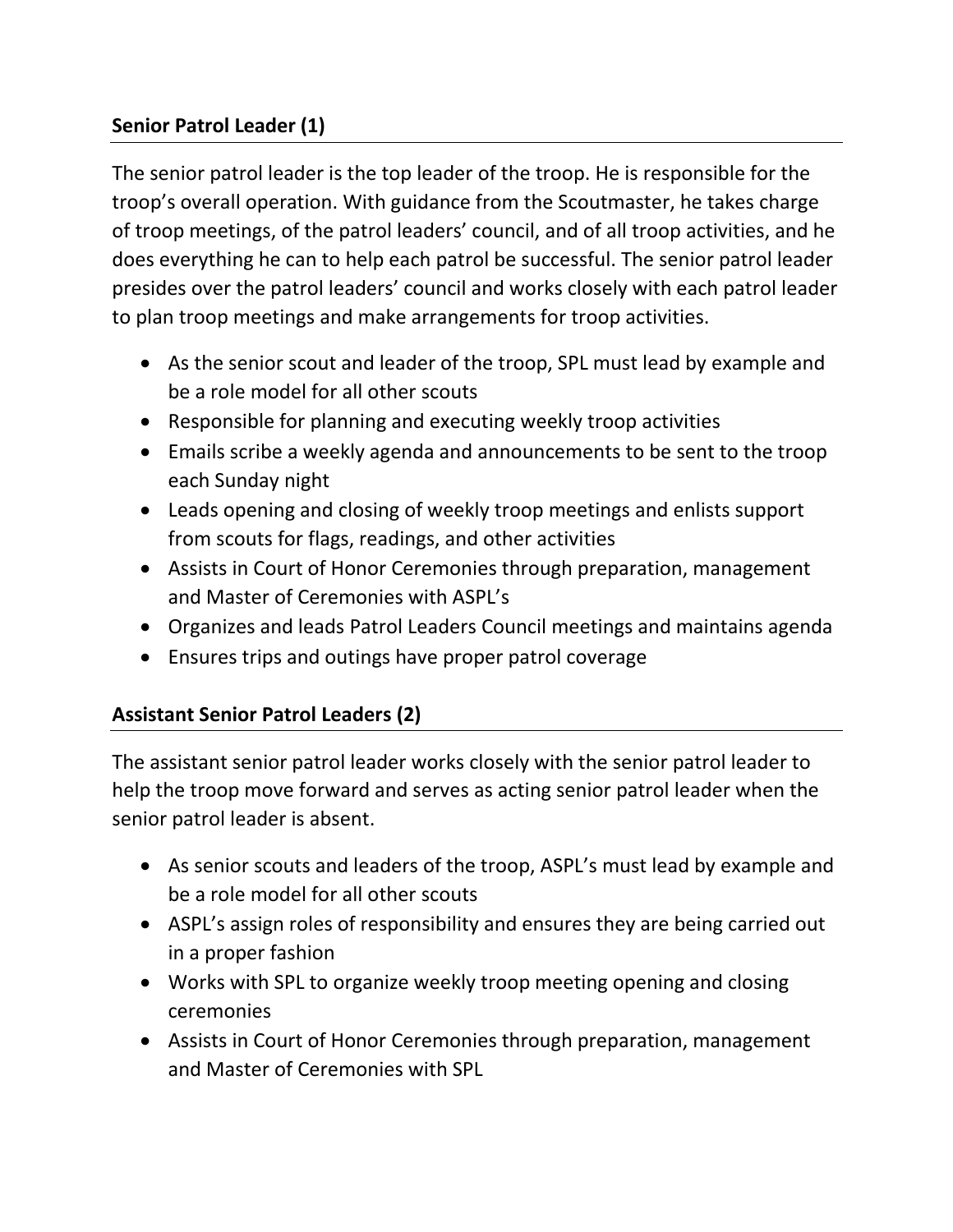• Fills in for SPL to run weekly and Patrol Leaders Council meetings when needed

### **Patrol Leaders**

The patrol leader is the top leader of a patrol. He represents the patrol at all patrol leaders' council meetings and the annual program planning conference and keeps patrol members informed of decisions made. He plays a key role in planning, leading, and evaluating patrol meetings and activities and prepares the patrol to participate in all troop activities. The patrol leader learns about the abilities of other patrol members and fully involves them in patrol and troop activities by assigning them specific tasks and responsibilities. He encourages patrol members to complete advancement requirements and sets a good example by continuing to pursue his own advancement.

- Maintains order within the patrol and leads by example, particularly with the younger scouts in the patrol
- Acts as the primary point of contact for SPL initiatives and makes Patrol members aware of troop activities, sign ups and obligations
- Ensures proper coverage during trips and outings through coordination with other Patrol Leaders. Patrols should contain 4-6 scouts during camping trips and outings. If there is a shortage of those attending within the individual patrol, the Patrol Leader must coordinate a combined Patrol with other Patrol Leaders. If both Patrol Leaders will not attend the outing, they must assign a temporary Trip Patrol Leader in their absence (if present an APL).
- The Trip Patrol Leader assigns a Trip Patrol Quartermaster for each separate outing based on attendees and ensures proper coverage of other positions such as scout in charge of acquisition of supplies, cook, prep cook, cleanup, etc.
- The Patrol Leader ensures the Patrol has planned properly and has the supplies needed for each outing. If they will not be in attendance, the Patrol Leader works with the temporary Patrol Leader to coordinate the trip. *The Patrol Leader is responsible for his Patrol even in his absence.*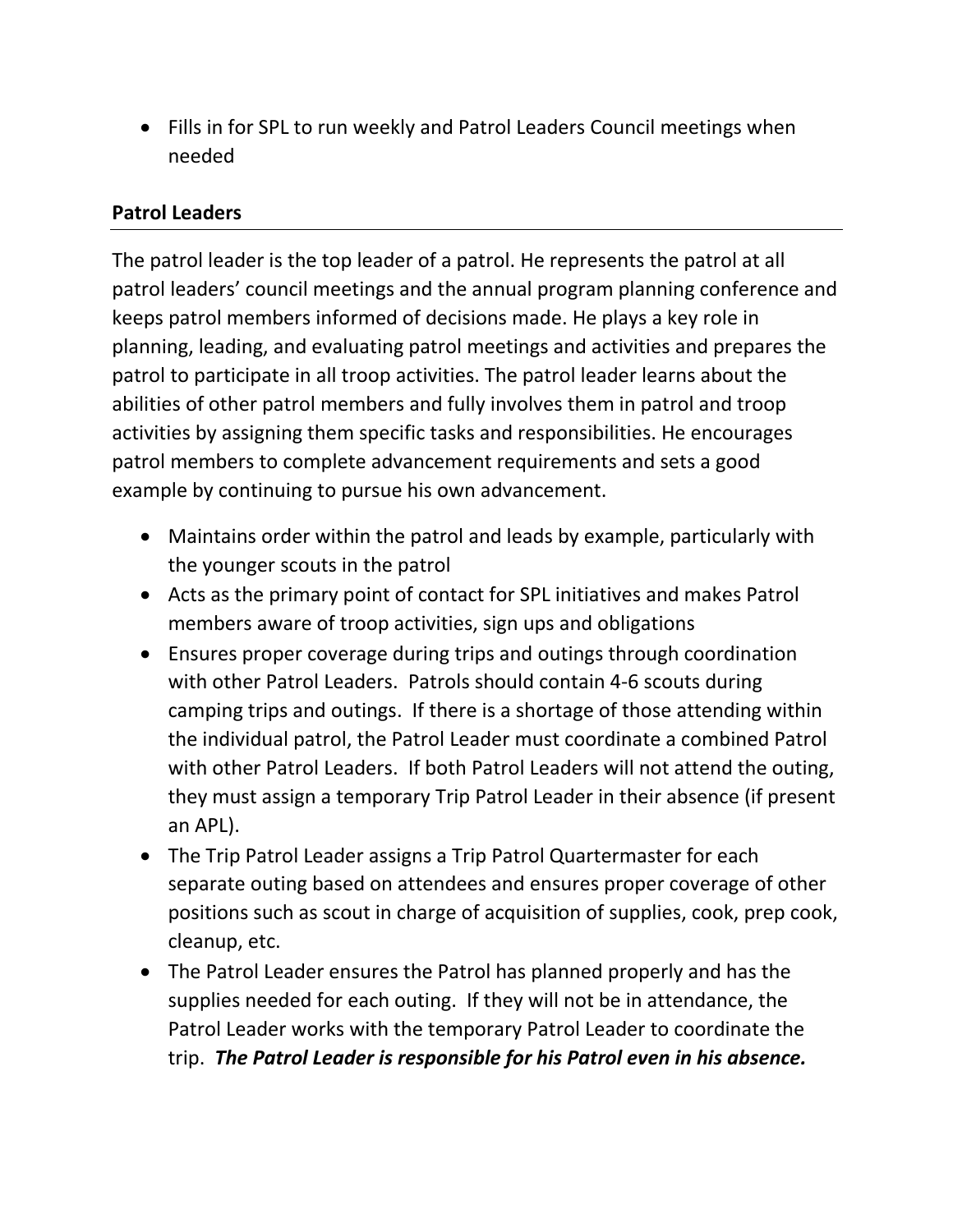# **Troop Guides (2)**

The troop guide is both a leader and a mentor to the members of new Scouts in the patrols. He helps the patrol leader of the new-Scout patrol provide direction, coaching, and support. The troop guide is not a member of another patrol

- Works with Pack 28 to help mentor Cub Scouts
- Attends Pack meetings once per month to show Troop 28 presence and provide short presentations on what it means to be a Boy Scout
- Attends and participates in Cub Scout Blue and Gold Ceremony with the Scoutmaster
- Coordinates the Arrow of Light Crossover Ceremony
- Makes crossover Boy Scouts feel welcomed and comfortable in the Troop
- Works with first year Scouts to educate on troop advancement policies
- Helps coordinate Arrow of Light campout and education posts
- Helps first year scouts with tenderfoot advancements

#### **Quartermaster – (1)**

The quartermaster is the troop's supply boss. He keeps an inventory of troop equipment and sees that the gear is in good condition. He works with patrol quartermasters as they check out equipment and return it, and at meetings of the patrol leaders' council he reports on the status of equipment in need of replacement or repair.

- Maintains the Troop trailer in an orderly fashion
- **Each Trip Patrol Quartermaster must keep track of cooking gear and utensils as well as tents. Only Quartermasters should obtain items from the trailer during trips and outings and ensure that they are returned to their proper place. It is the Trip Patrol Quartermasters responsibility to assign who will bring tents home for airing out and repackaging**.
- **After trips and outings, both the Trip Patrol Quartermaster and Troop Quartermaster will together ensure tents are returned and logged back in proper order**
- Troop Quartermaster will clean out and inventory the Troop trailer once per year with the help of leaders, prior to Boy Scout Summer Camp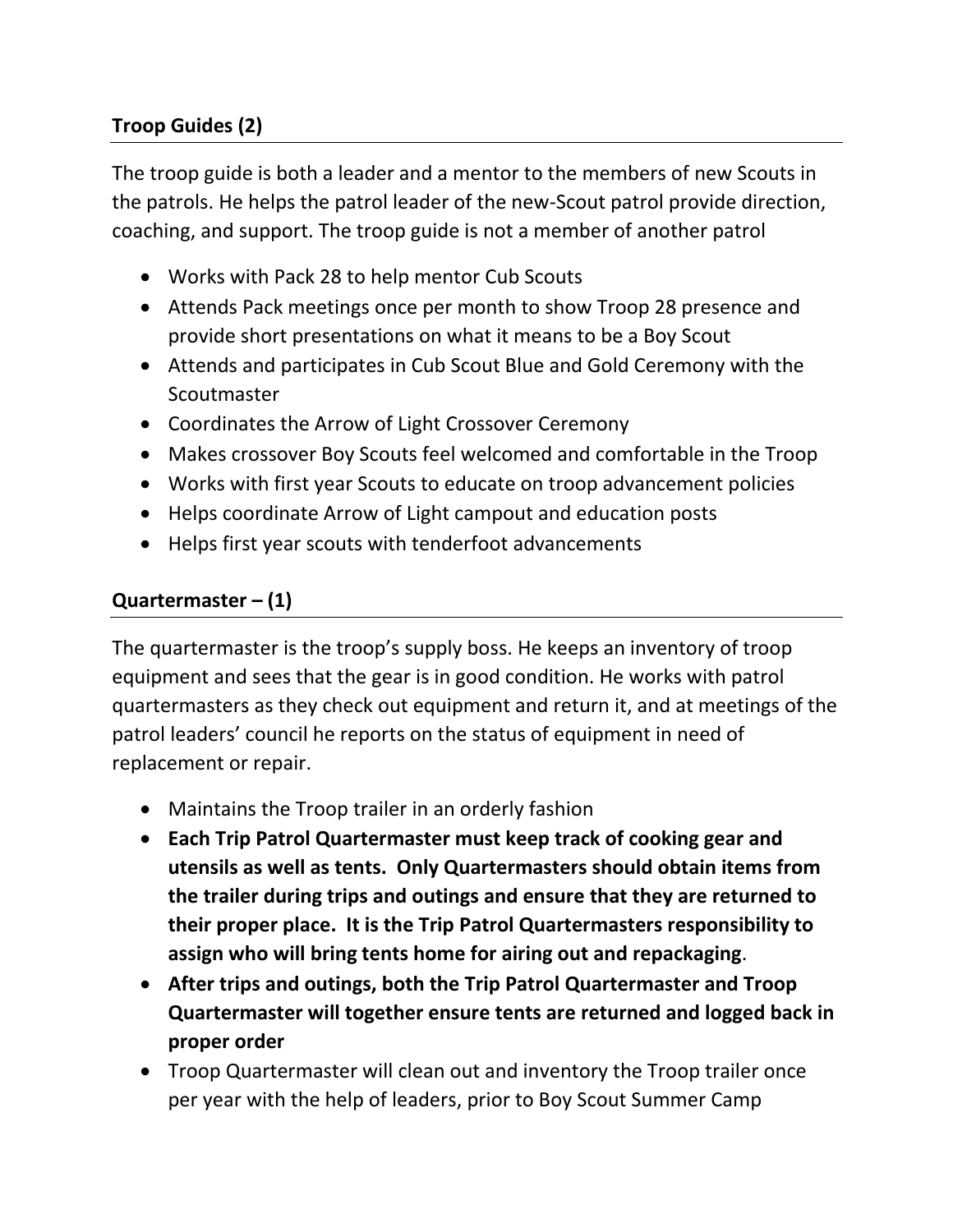## **Scribe (1)**

- The scribe attends meetings of the patrol leaders' council and keeps a record of the discussions.
- Compiles emails with the weeks itinerary from SPL, announcements from leaders and items from Scoutmaster to distribute to the Troop each Sunday night.
- Maintains the notes from Patrol Leader Council on future troop activities and any other items of importance
- Works with the Webmaster and Historian to write blogs on activities, events, trips and achievements

# **Historian (1)**

The historian collects and preserves troop photographs, news stories, trophies, flags, scrapbooks, awards, and other memorabilia and makes materials available for Scouting activities, the media, and troop history projects.

- Works with Scribe and Webmaster to create blogs for the website
- Gathers photos of scout events and works with Webmaster to upload them to website.
- Maintains and updates the troop bookcase display at Hebron Elementary School with current Troop 28 information and listing of Eagle Scouts
- Plots Troop 28 Eagle Projects on a Hebron map to illustrate activities and enhancements throughout the town and adds them to the website
- Researches background on Troop 28 origins and participants of significance
- Works with Hebron Historical Society and Senior Scouts during Eagle Projects to help coordinate cemetery refurbishment projects and other historical town events

### **Librarian – (1)**

The Troop Librarian oversees the care and use of troop books. He checks out these materials to Scouts and leaders and maintains records to ensure that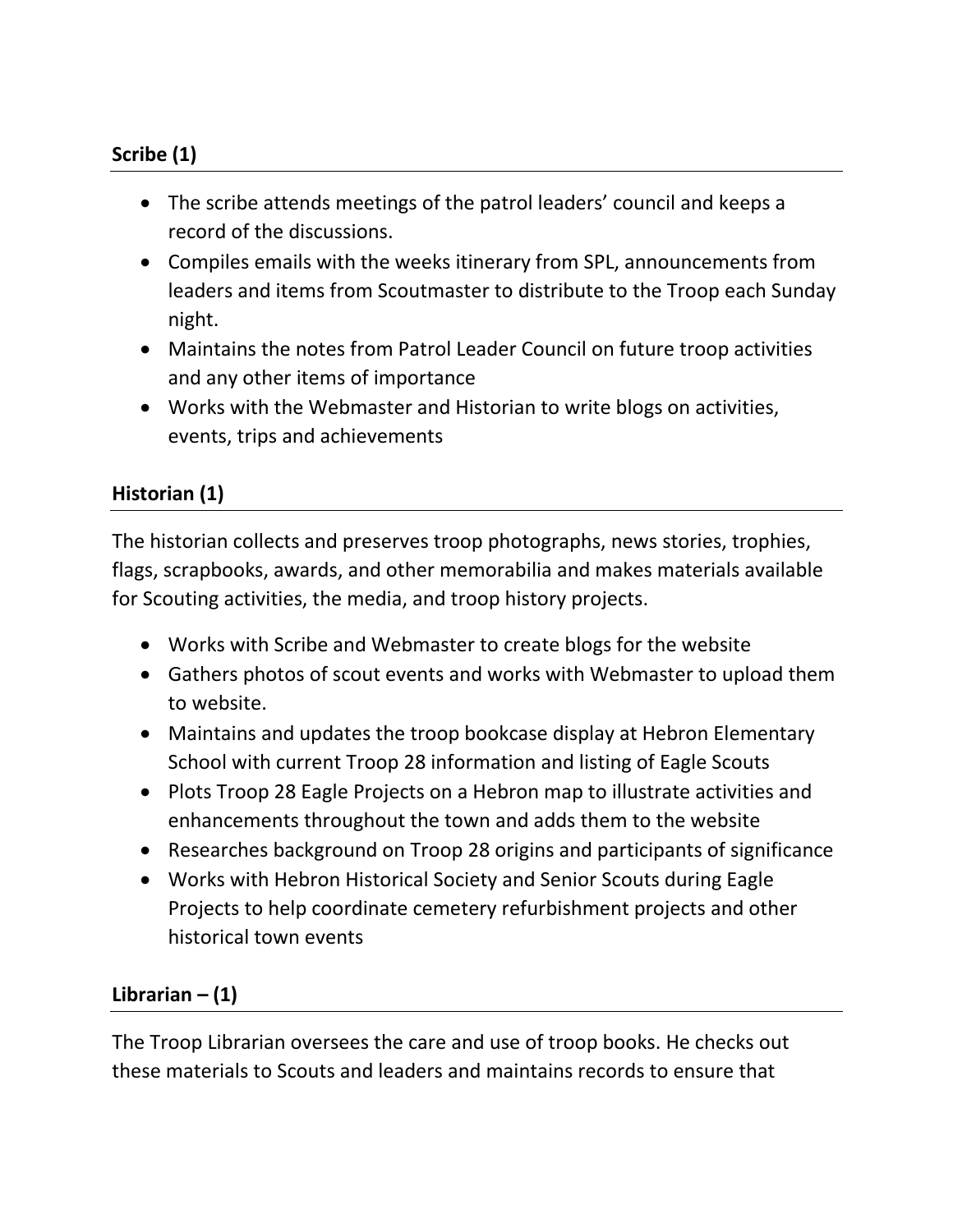everything is returned. He may also suggest the acquisition of new literature and report the need to repair or replace any current holdings.

- Responsible for sending out monthly scout related articles which will be provided to the Scribe and emailed to the troop. The article will represent an event, person or action of significance related to the scout law, an educational article related to a scout skill or some other scout related item
- Works to maintain an updated listing of Troop 28 Merit Badge Counselors and assists in preparation and coordination of Merit Badge offerings and weekend events

## **Instructors (2)**

- Works with SPL, ASPL's and Scoutmaster to ensure scouts serving in roles of responsibility understand and carry out their functions within the troop
- Participate in Newbie Campout to educate new scouts on basic scouting skills, obtainment of Totin' Chip, etc.
- Works with Scoutmaster, Troop Guides, SPL and ASPL's on special assistance with scouts needing advancement
- Helps coordinate and assists in Merit Badge offerings and Merit Badge weekends
- Helps to coordinate Scouting for Food drive and fundraising events

### **Order of the Arrow Troop Representative**

The Order of the Arrow representative serves as a communication link between the troop and the local Order of the Arrow lodge. By enhancing the image of the Order as a service arm to the troop, he promotes the Order, encourages Scouts to take part in all sorts of camping opportunities.

#### **Bugler**

The bugler plays the bugle (or a similar interest) to mark key moments during the day on troop outings, such as reveille and lights out. He must know the required bugle calls and should ideally have earned the Bugling merit badge.